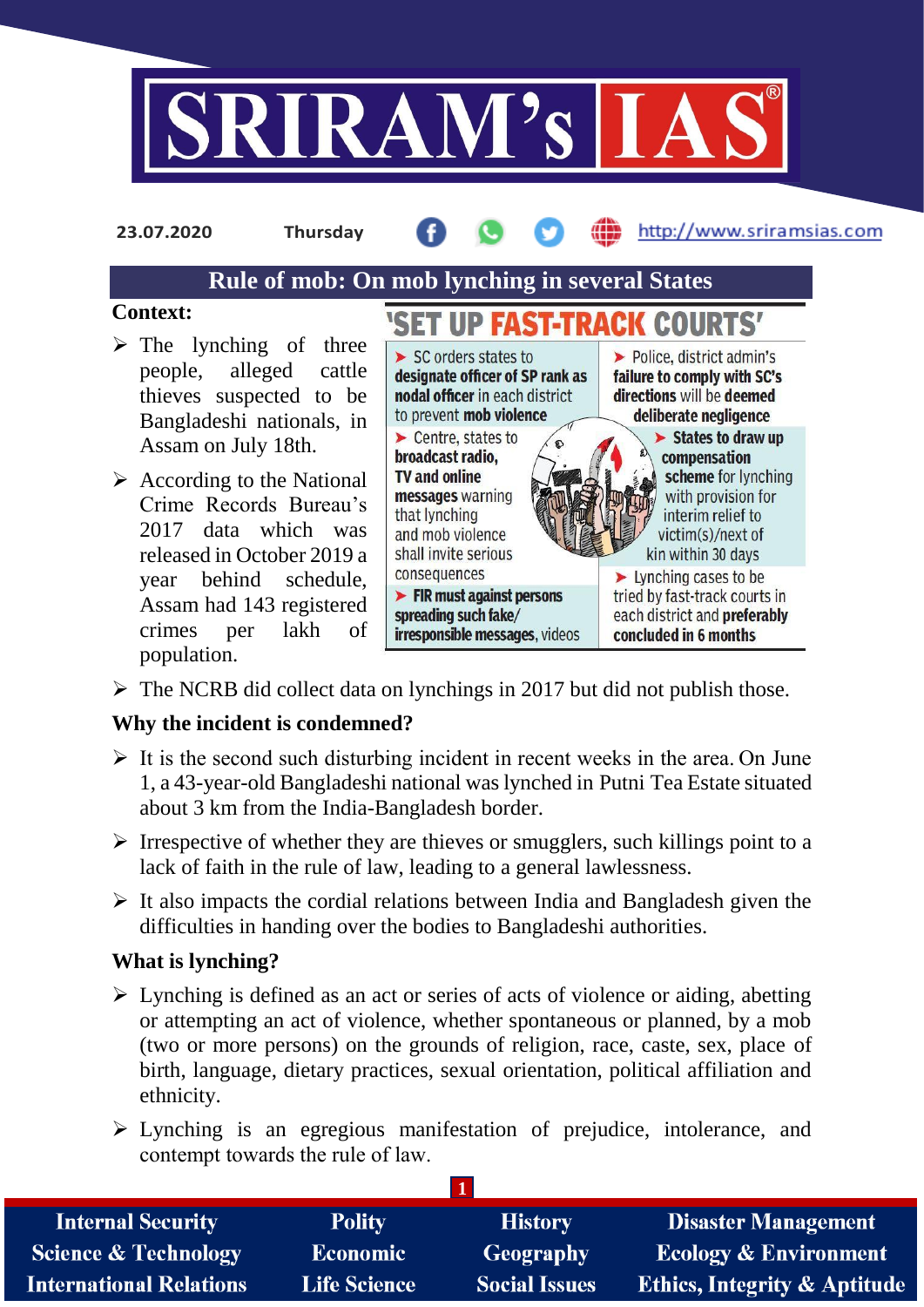

#### http://www.sriramsias.com **23.07.2020 Thursday**

- $\triangleright$  There have been many incidences of Mob Lynching for issues with respect to cow, children kidnappers, etc and not only common people but also the police personnel became victims of it.
- Amnesty International India documented 721 such incidents between 2015 and 2018.

#### **What are the causes of mob lynching?**

- **Prejudices in Indian society** are age old and deep rooted. These prejudices are based on various identities like race, gender, caste, class, religion, etc.
- **Social media** or technological advances help in the process of 'confirmation bias' – it is the confirmation of a prejudice or a bias
- **The strategic silence of the State** and the ineffective law and order machinery has further given legitimacy to mob lynching.
- **Political mobilization of fringe groups** and Politicization of lynching and strategic silence.
- $\triangleright$  Lack of digital literacy among common people.

## **Supreme Court direction**:

- Supreme Court has described lynching as a **"horrendous act of mobocracy"**.
- Supreme Court in the case of **Tehseen Poonawala v Union of India**, has provided a 11-point prescription for preventive, remedial and punitive measures and has asked Parliament to legislate a separate offence for lynching and provide adequate punishment for the same.

#### **Is there any separate legislation on lynching?**

- $\triangleright$  There isn't any Parliamentary law on it but Manipur state has enacted a separate law on lynching.
- $\triangleright$  The Manipur Law is in sync with the Supreme Court guidelines.
- $\triangleright$  The Manipur Law has defined mob lynchings.
- The Law specified that there would be **nodal officers** in each district to control such crimes.

| <b>Internal Security</b>        | <b>Polity</b>       | <b>History</b>       | <b>Disaster Management</b>              |  |  |  |
|---------------------------------|---------------------|----------------------|-----------------------------------------|--|--|--|
| <b>Science &amp; Technology</b> | <b>Economic</b>     | Geography            | <b>Ecology &amp; Environment</b>        |  |  |  |
| <b>International Relations</b>  | <b>Life Science</b> | <b>Social Issues</b> | <b>Ethics, Integrity &amp; Aptitude</b> |  |  |  |